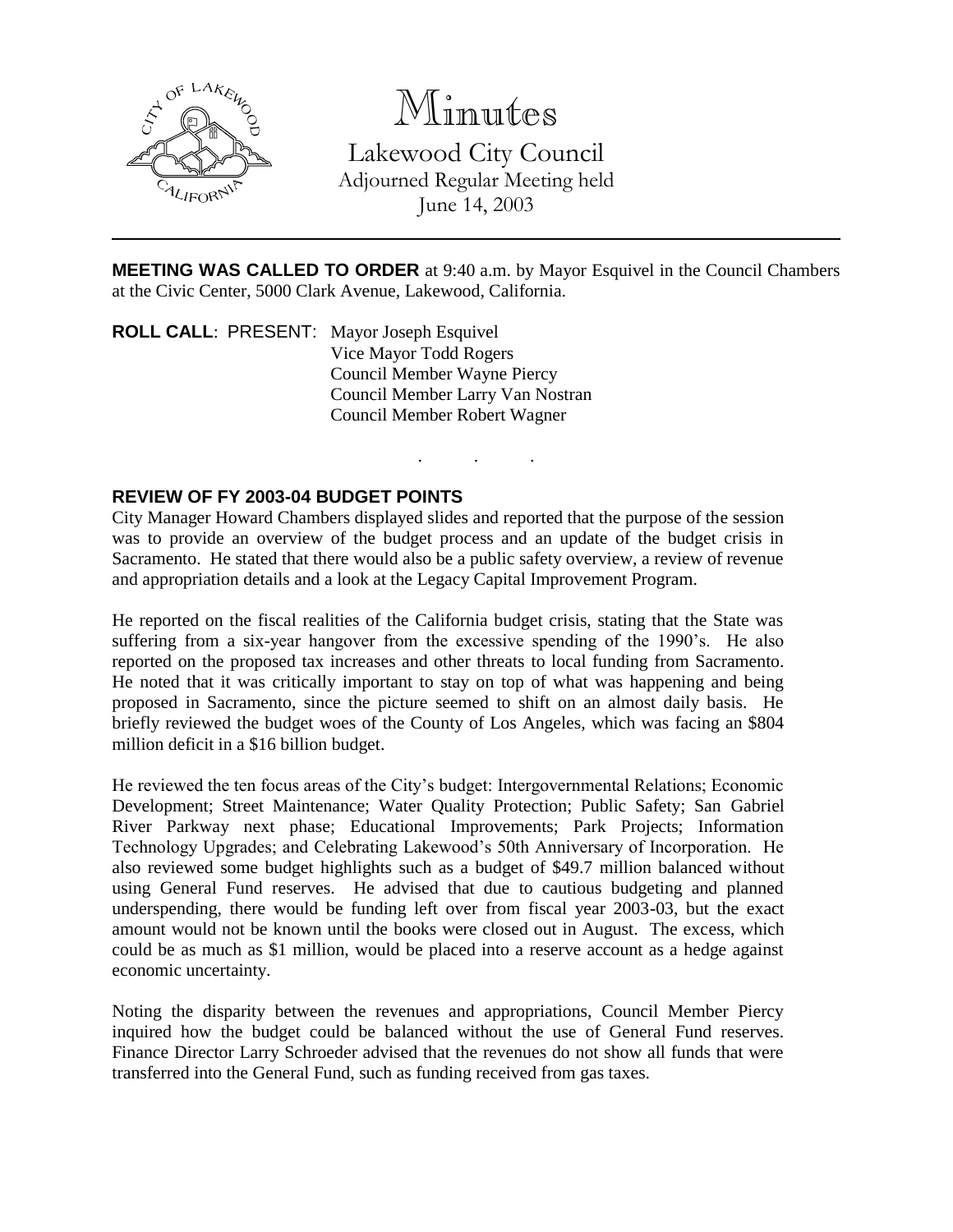## **REVIEW OF FY 2003-04 BUDGET POINTS** - Continued

PUBLIC SAFETY OVERVIEW

Dave Fender, Commander of the Lakewood Sheriff's Station, provided an overview of the Sheriff's Department budget and how it would impact operations at the Lakewood station. He stated that the most drastic cuts in the Department would be felt in the area of custody and would result in shortened sentences for non-violent offenders.

Council Member Wagner asked how hard a hit the Sheriff's Department would experience from the changes in the Workers' Compensation program. Dave Fender stated that Workers' Compensation costs would increase \$2 million just for this year. The City Manager noted that the County as a whole would be facing a \$360 million Workers' Comp. payment.

Dave Fender continued by stating that the Department was looking at a \$82 million shortfall this year and that 1,500 positions had been cleared from the Department's books. He stated more cuts were to come in custody, from the courts and other administrative positions. He also noted that there had been no Sheriff's Academy classes since last December and while they were not planning cuts in patrol or investigation, everyone would have to do much more with much less.

Council Member Van Nostran inquired about the impacts of early release of offenders. Dave Fender responded by stating that although the program would not involve any violent offenders or those endangering the public, like those convicted of driving under the influence, the Sheriff's Department would be closely watching crime trends to identify repeat offenders.

Responding to a question from Council Member Piercy, Dave Fender stated that early release prisoners were monitored and tracked until their sentence was complete.

The Station Commander stated he would not be requesting any increase in service levels, as Lakewood had a great team and deployment could not be better.

Responding to questions from Council Member Van Nostran regarding auto theft, Dave Fender stated they worked hard to identify problem areas and to educate the deputies to deal with those problems. He noted that the Sheriff's Department had worked with the courts to tighten sentencing for auto theft convictions.

Council Member Wagner asked about auto theft percentages at the Lakewood Center Mall as compared to the City at large. Dave Fender responded by stating that certain areas near the City's borders had been more affected and that current statistics showed auto theft down eight percent at the Mall and three percent citywide.

Council Member Piercy inquired about the effectiveness of the Safety Center in the Mall and asked for a value-to-cost estimate. Dave Fender stated that he felt the Safety Center, by providing a base for Mall deputies and deputy training, was not only very effective, but that demand for use of the facility would continue to increase. The City Manager stated that staff would be continually monitoring the use to ensure the benefits were worth the cost.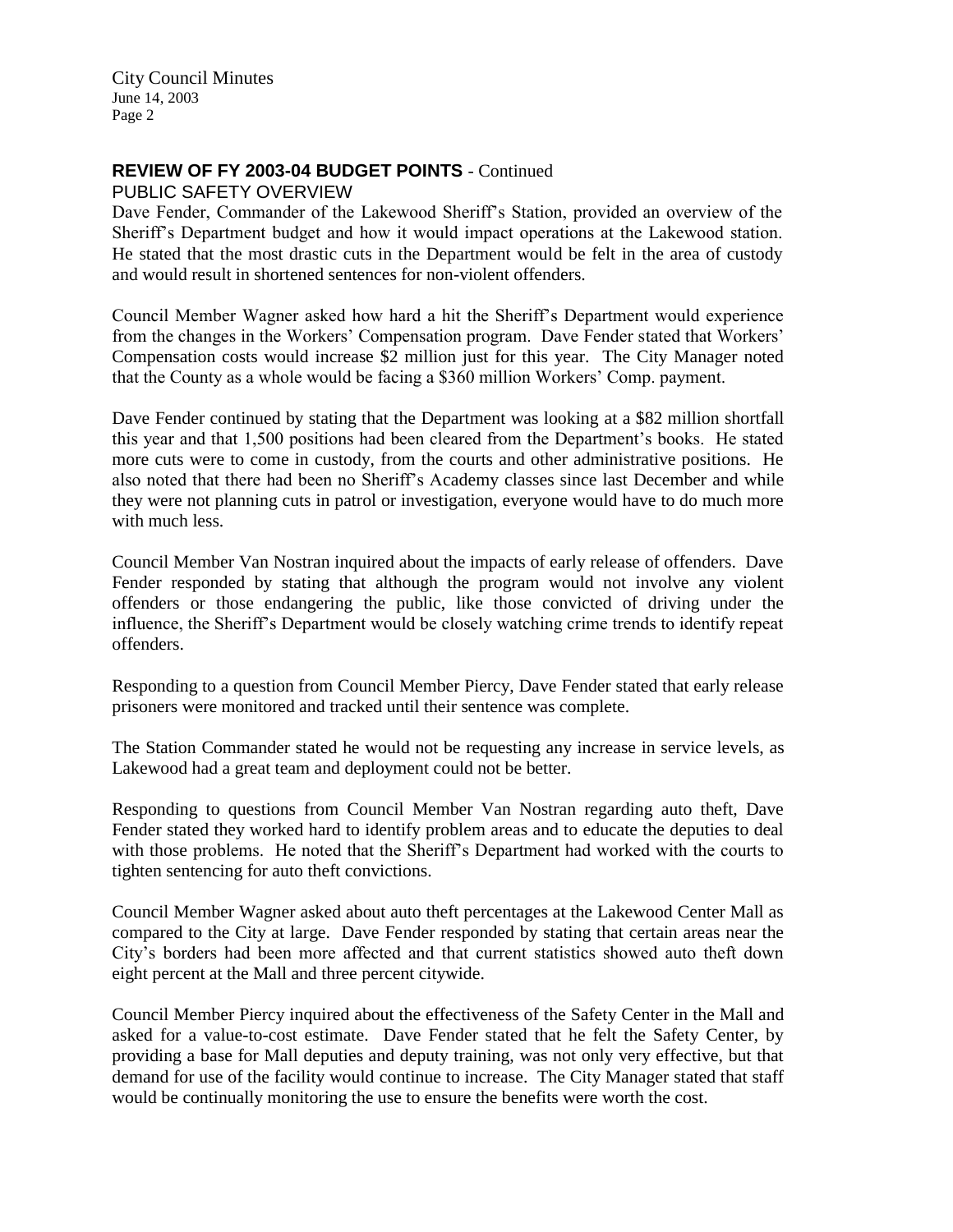## **REVIEW OF FY 2003-04 BUDGET POINTS** - Continue

The City Manager stated that the department heads had done a good job and had not requested any new major programs, staffing or equipment. He reviewed the proposed revenues, including revenues by origin and sales tax revenues; and appropriations, including contract services, personnel costs, supplies and expenses, and capital equipment and capital expenses.

At 10:48 a.m., the Mayor called for a brief recess. At 10:54 a.m., the City Council Meeting was reconvened.

. . .

. . .

The Finance Director displayed slides and reviewed the Legacy Capital Improvement Plan. He stated that the five-year Plan included all project requiring Public Works construction and all equipment in excess of \$50,000. He also stated that the Plan included "wish list" projects that could be accomplished if outside funding, such as a grant, became available. He reviewed the proposed one-year and two-year projects.

Responding to a question from Council Member Wagner, Mr. Schroeder advised that SB 821 funds were provided by the State for pedestrian and bikeway programs. The City was currently using these funds to install curb cuts at corners to improve accessibility. He also advised that Rule 20A funds were collected from Southern California Edison ratepayers and did not come through the City's accounts.

The City Manager confirmed for Vice Mayor Rogers that not only were the funds restricted for a single purpose, but So. Calif. Edison had control of the projects which were selected and the speed with which the projects proceeded.

Council Member Wagner stated he would like to see a chart showing the utility undergrounding that had already been completed. Public Works Director Lisa Rapp stated that eleven projects had previously been completed with Rule 20A funds.

Responding to a question from Council Member Wagner, Ms. Rapp stated that a street overlay generally lasted about 15 years. She noted, however, that the rubberized asphalt did not have an established track record yet and could possibly last even longer.

The Assistant Director of Water Resources, Brian Dickinson, responded to questions about the hydrogen sulfide removal project and stated the treatment facility, to be located at Downey Avenue and Candlewood Street, could be retrofitted in the future if other elements requiring treatment were identified.

Responding to a question from Vice Mayor Rogers, Mr. Dickenson stated that there were about sixty more miles of iron water mains that would need to be replaced.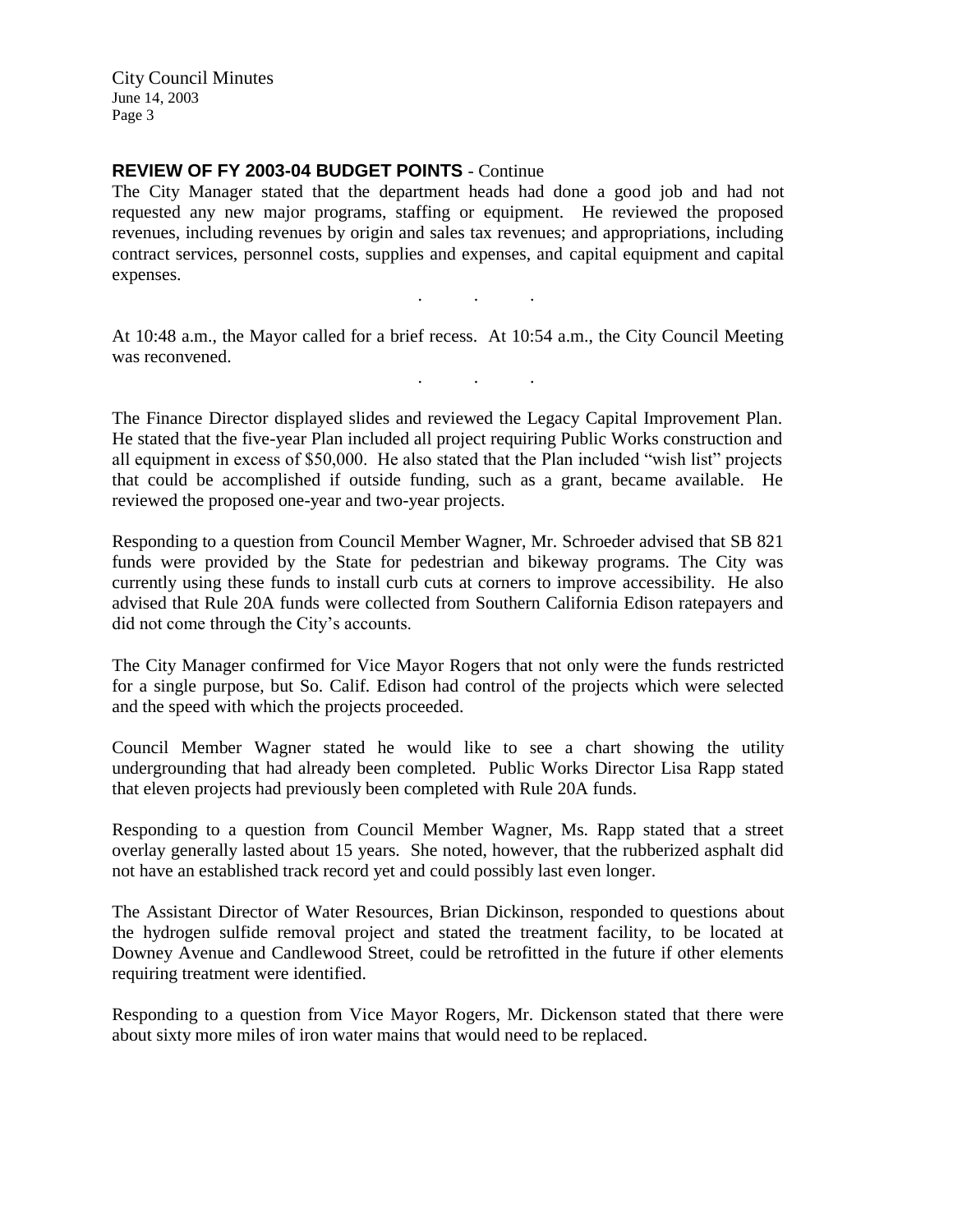#### **REVIEW OF FY 2003-04 BUDGET POINTS** - Continued

The Public Works Director responded to a question from Council Member Van Nostran by stating that the ADA curb cuts remained to be installed at about twenty percent of recommended locations.

Council Member Piercy proposed an additional project be added to the Capital Improvement Program. He stated that he felt it was important to the community to have improved, uniform identification signs at the entrances to the City.

Council Member Wagner agreed that something should be done to improve the signage.

Mr. Chambers noted that although the size and scope of such a project would probably not require classification as a capital improvement project, staff would investigate and bring a report to the City Council on the matter.

The Public Works Director responded to questions about the status of replacing green asphalt in major street medians with landscaping by stating that the only major areas remaining to be done were parkway panels along Centralia Street in the eastern portion of the City, and a couple of short sections of median along Del Amo Boulevard on the west side of the City.

Vice Mayor Rogers stated that while not budgeted in this capital improvement cycle, these locations should be on the wish list, so that should funding become available, we would be ready to proceed with a project.

The City Manager concluded by stating that with the proposed budget being balanced and focused upon neighborhoods and streets, it was just a matter of waiting to see what impacts the State legislature's actions would have on cities.

 $\mathbf{r} = \mathbf{r} \cdot \mathbf{r}$ 

. As we have the set of  $\mathcal{A}$  , and  $\mathcal{A}$ 

At 11:43 a.m., the Mayor called for a brief recess. At 11:57 a.m., the City Council Meeting was reconvened.

#### CJPIA FISCAL RELIEF PROGRAM

Mr. Schroeder stated that the Executive Board of the California Joint Powers Insurance Authority was offering a Financial Relief Program for its members. The Program would require that only half of the usual liability program deposit be paid by the July 1st due date, with the remainder only becoming due based upon the claim experience for the year. With this program, the City could retain half of the liability program deposit which could be invested and be earning interest pending the determination of any balance due at claims year end. He noted that Lakewood usually received a refund on each year's deposit. It was the recommendation of staff that the City Council direct the City Manager to take advantage of the CJPIA Fiscal Relief Program.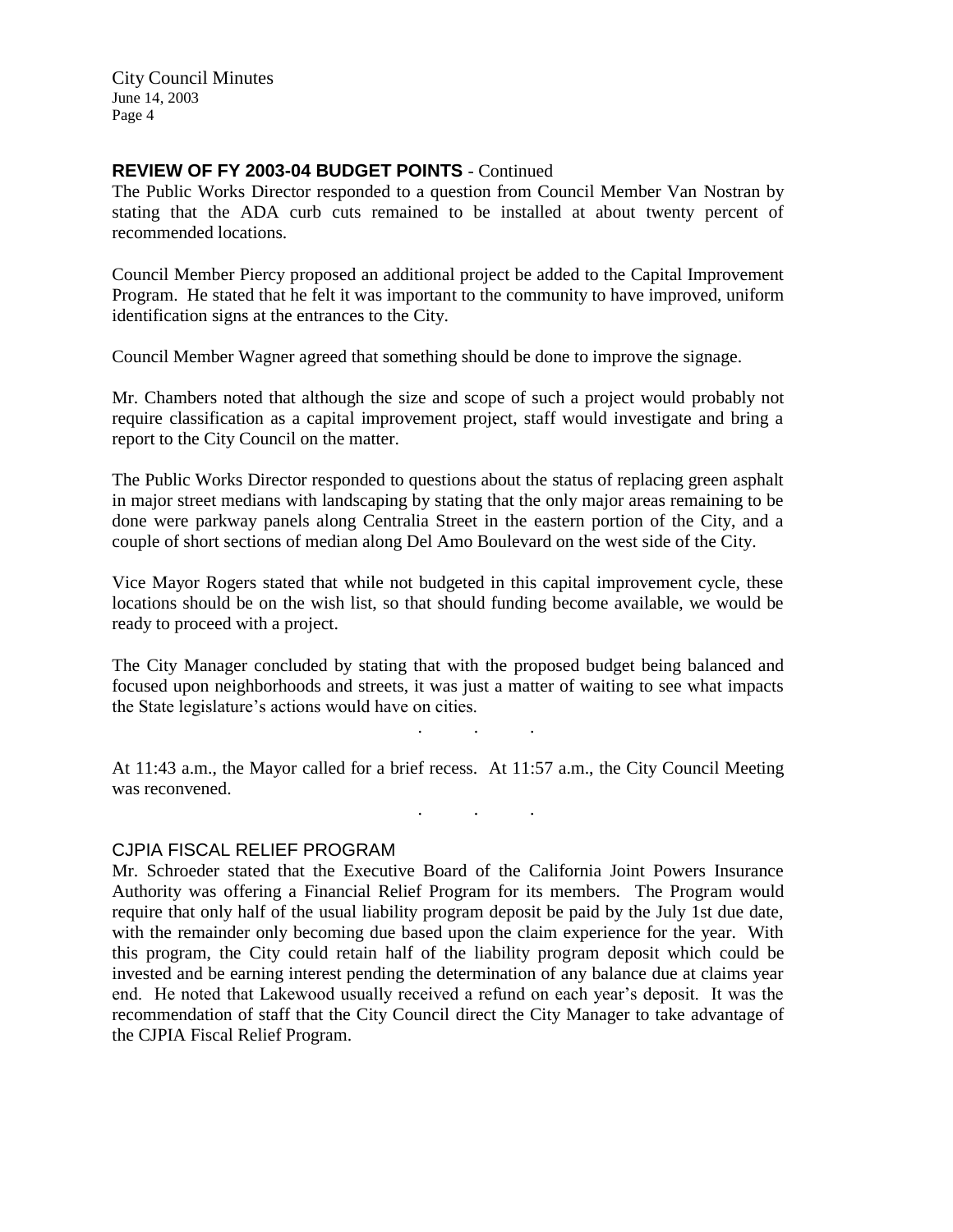## **REVIEW OF FY 2003-04 BUDGET POINTS** - Continued

CJPIA FISCAL RELIEF PROGRAM

Council Member Van Nostran advised that while CJPIA's Executive Committee needed to keep a sufficient reserve to protect its members, there were enough reserves at this time to offer this program. He noted that CJPIA had the right to assess any city that exceeds its program deposit and actuarial calculation.

COUNCIL MEMBER PIERCY MOVED AND COUNCIL MEMBER WAGNER SECONDED TO GO WITH THE CJPIA OPTION 2 AND AUTHORIZE THE CITY MANAGER TO SIGN AND SUBMIT THE NECESSARY ACKNOWLEDGEMENT FORM. UPON ROLL CALL VOTE, THE MOTION WAS APPROVED:

AYES: COUNCIL MEMBERS: Piercy, Rogers, Van Nostran, Wagner and Esquivel NAYS: COUNCIL MEMBERS: None

### 50TH ANNIVERSARY ACTIVITIES AND BUDGET

Assistant City Manager Michael Stover stated that based upon comments received at the City Council's meeting on May 27, 2003, the 50th Anniversary Ad Hoc Committee had reviewed and reformulated its recommendations. The six revised recommended anniversary projects were History and Traditions; student/community essays; Civic Hall of Fame; special events; Street Banners and Del Valle Park Veterans memorial refurbishment. He noted that funding had been received for the History and Traditions Program through the Weingart Foundation; that the Mark Taper Foundation had expressed interest in participating; that the Lakewood Rotary Club had also expressed the desire to help with a program, such as the Street Banner Program; and that there were still opportunities for any other community group to participate as well.

Responding to a question from Council Member Van Nostran, Mr. Stover stated that Lakewood Regional Medical Center was also interested in being a partner in the process and had expressed interest in the Street Banner Program.

Council Member Van Nostran stated that the Ad Hoc Committee had responded to the call for fiscal responsibility, had made efforts to reduce the costs and was still seeking ways to offset costs further. But, he noted that there would be only one opportunity to celebrate Lakewood's 50 years as a city and that it should be done well. He stated he would like to see unanimous backing for the programs.

Vice Mayor Rogers stated that the Committee had done a good job in making the proposed events relevant to the community. He also stated that he would like to see some effort expended to work with available media outlets to recognize Lakewood as the original contract city. He concluded by stating that he would like to look into restoring the July 4th fireworks show since there seemed to be a high level of interest in the community.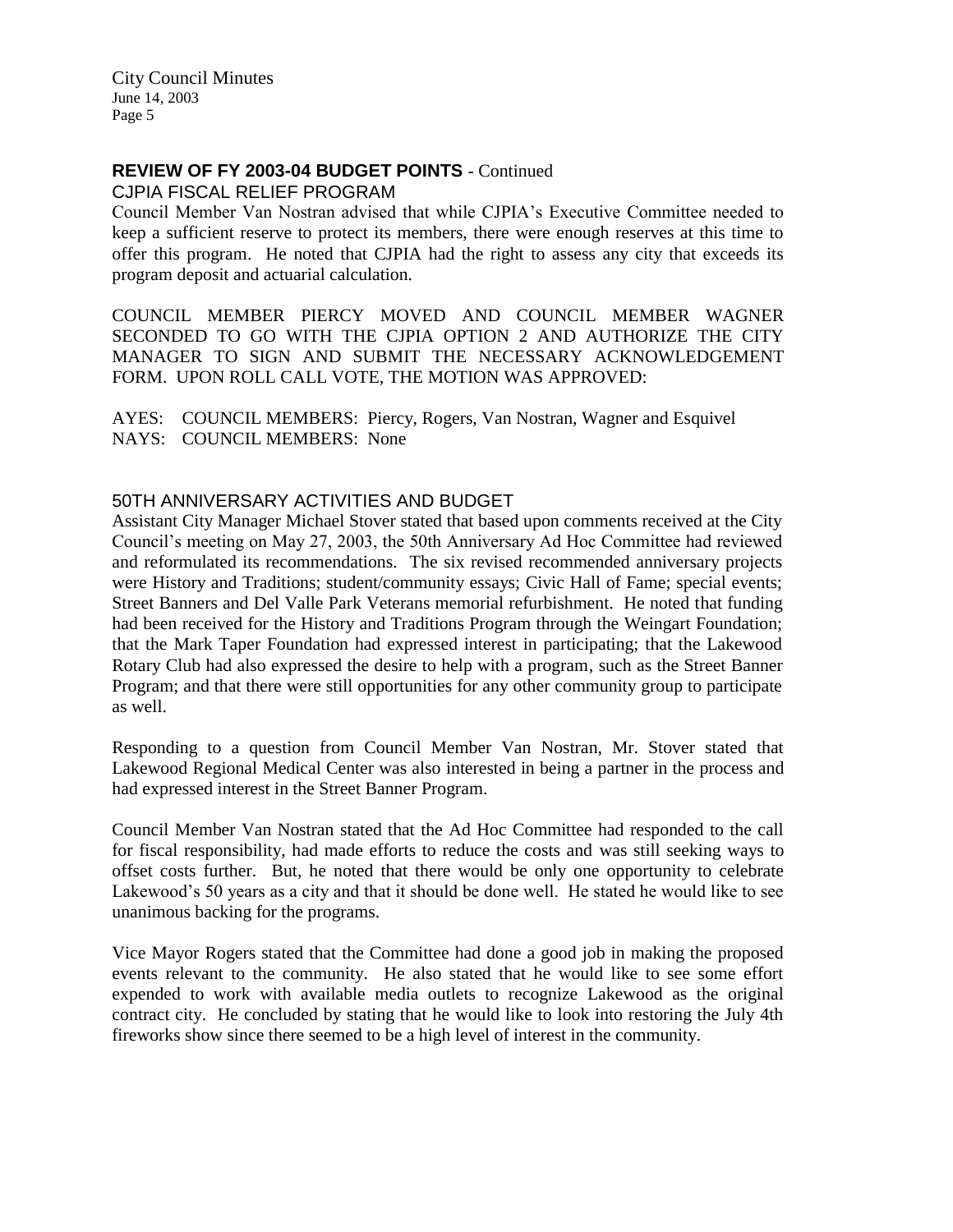# **REVIEW OF FY 2003-04 BUDGET POINTS** - Continued

50TH ANNIVERSARY ACTIVITIES AND BUDGET

Mr. Stover advised that while the original proposal to seek recognition of Lakewood's status as the first contract city in California through representatives in Sacramento had been removed from the proposal, there would definitely be a campaign in the local media for such recognition. He also advised that although the fireworks show had been removed from the anniversary plans, it could still be looked into as a separate event.

The City Manager noted that since the show would be held in July 2004, it could be worked out in the budget for the next fiscal year.

Council Member Wagner stated he was in support of a fireworks show and would like to work with the Lakewood Center Mall on a July 4, 2004 event. He also stated that he felt the anniversary activities needed a definitive ending, with an event for the community at large to celebrate. He noted that community residents had inquired about the possibility of a parade.

Mayor Esquivel stated that an event similar to the Pan American Festival and ending with a fireworks show would be appropriate. Mr. Stover stated that there would be special challenges to holding such an event at a commercial center like the Mall, but, with adjustments, a good show could be produced.

Vice Mayor Rogers agreed with the concept of holding a capstone event to provide a definitive end to the anniversary celebrations. He stated that the 4th of July would seem to lend itself to just such a type of event.

Council Member Piercy noted that the most popular community events were the concerts in the park and that an enhanced version of that type of event would have a lot of support in the community.

Council Member Wagner suggested gathering representatives from community organizations to help determine the most appropriate type of event.

Council Member Van Nostran stated that the fireworks show had been deleted from the original activities recommendation due to the cost of putting on such a show. He expressed concern that at a time when the City Council was working hard to convey the seriousness of potential State budget cuts, such a large expenditure could be perceived as inappropriate.

The City Manager recommended that the City Council take action to approve the anniversary plan as presented, and request that the 50th Anniversary Committee continue to meet to address the issue of a finale to the anniversary celebrations. He noted that there was the possibility of community donations to offset the cost of a show.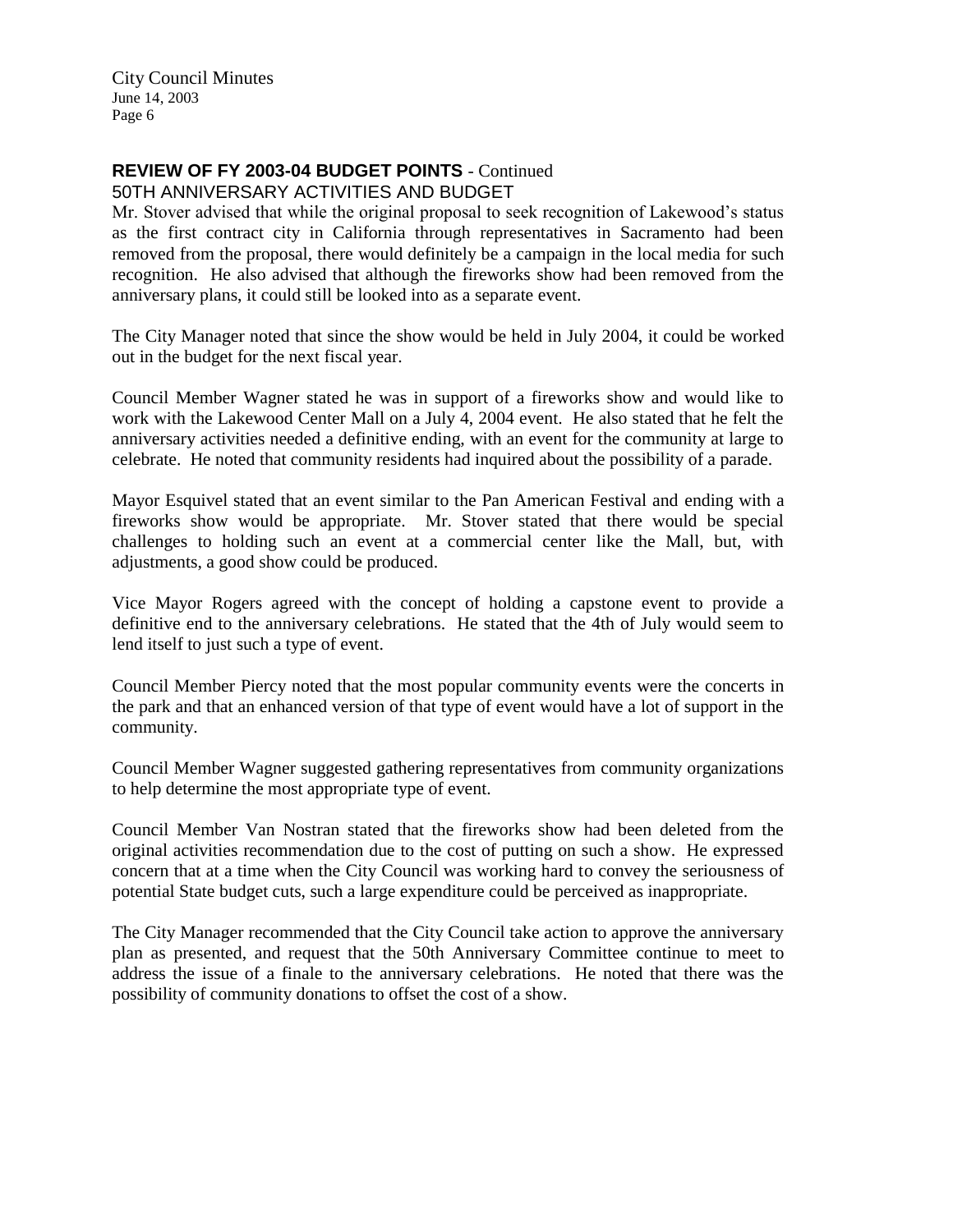# **REVIEW OF FY 2003-04 BUDGET POINTS** - Continued

50TH ANNIVERSARY ACTIVITIES AND BUDGET

Council Member Wagner stated he did not think that an expenditure for this type of celebration would be viewed by the community as a waste of funds and that it would be short sighted to cut a 50th anniversary celebration event for only that reason. He also noted that since, thanks to the excellent management of City Manager Howard Chambers, the City would be able to close out the current fiscal year with as much as \$1 million remaining, Lakewood was in very good financial shape.

Vice Mayor Rogers stated that it would be money well spent if it were to benefit the community as a whole.

COUNCIL MEMBER PIERCY MOVED AND VICE MAYOR ROGERS SECONDED TO APPROVE THE RECOMMENDATIONS OF THE 50TH ANNIVERSARY AD HOC COMMITTEE AND TO INSTRUCT THE COMMITTEE TO CONTINUE TO REFINE PROGRAMS. UPON ROLL CALL VOTE, THE MOTION WAS APPROVED:

AYES: COUNCIL MEMBERS: Piercy, Rogers, Van Nostran, Wagner and Esquivel NAYS: COUNCIL MEMBERS: None

Mayor Esquivel also instructed the Committee to look into sponsoring a capstone event.

#### PROPOSITION A TRANSPORTATION FUNDS

The Director of Finance advised that the City had a surplus of Proposition A Transportation Funds for which there was no identified need. The City had received an offer from the City of Santa Fe Springs to swap Proposition A funding, which were restricted and could only be expended for transit-related projects, for general funds that could be used in any other area of need identified. The City of Commerce had also expressed an interest in a fund swap. It was the recommendation of staff that the City Council consider the swap of Proposition A funds and future uses of Proposition A funds.

. . .

Responding to a question from Mayor Esquivel, Mr. Schroeder stated that the City received Proposition A funding each year that was active for a three-year period. Funds not used at the end of the three years reverted back to the State. He reported that there was excess funding in both the second and third years of the cycle.

Community Development Director Chuck Ebner reviewed the City's current programs which were funded through Proposition A. He stated that there was not any area of transit need that was not being met with Proposition A funding. He noted that a future use of funds could be for bus stop shelters, a program still in the development phase.

Council Member Piercy, noting the success of shuttle parking for the Pan American Fiesta each year, suggested a transit solution, such as a trolley bus, which could be sought to ease parking at the Candlewood shops.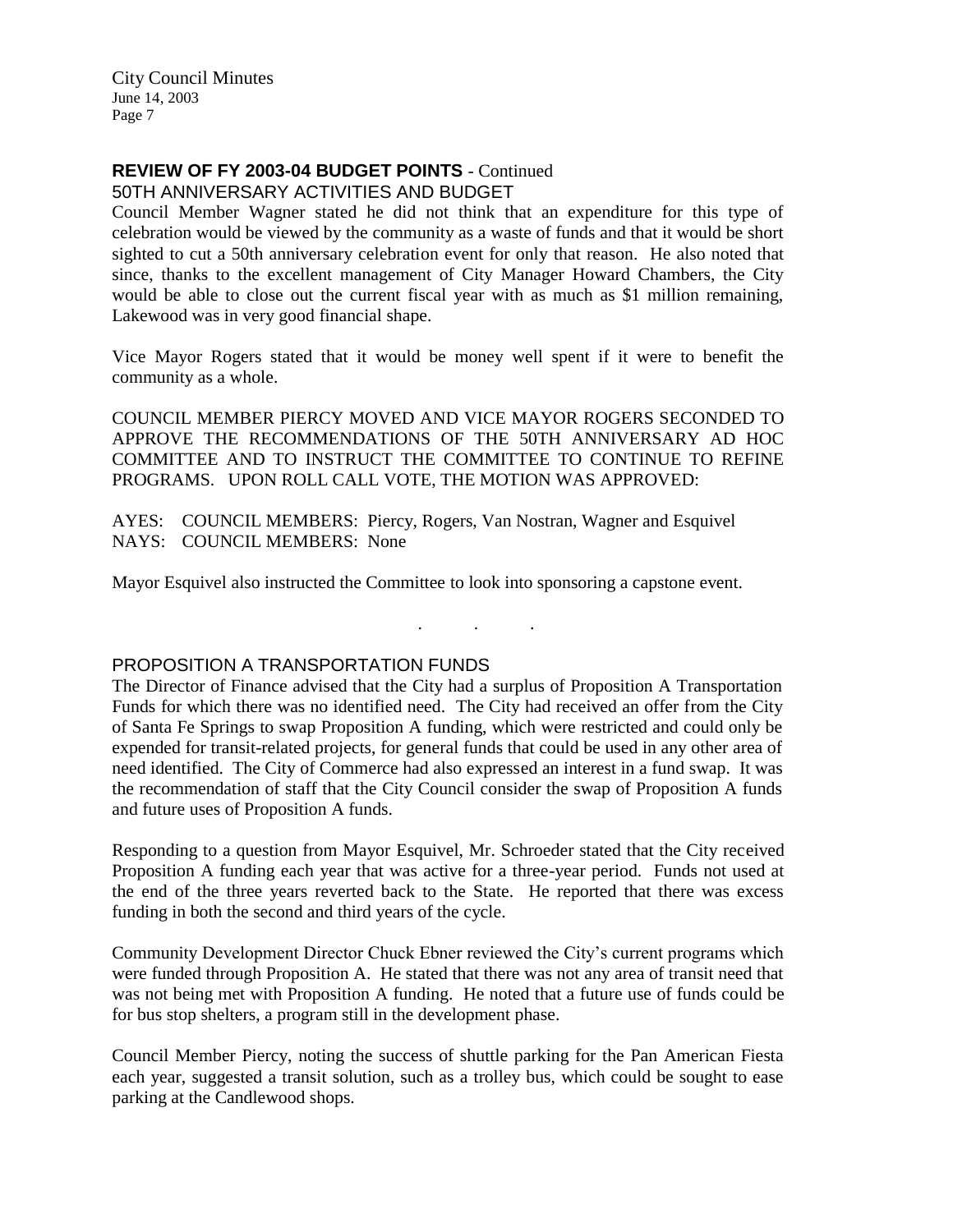# **REVIEW OF FY 2003-04 BUDGET POINTS** - Continued

PROPOSITION A TRANSPORTATION FUNDS

Responding to a question from Council Member Van Nostran, Ms. Rapp stated that Proposition A funds were used to purchase the buses used by the DASH transit program and that it would be another three or four years before any part of the fleet would need to be replaced.

Mr. Schroeder confirmed for Vice Mayor Rogers that all DASH costs, including personnel, were covered by Proposition A funding.

In response to a question from Council Member Wagner, Mr. Schroeder stated that there was \$668,000 in funding that is at least two years old and that the total funding will reach almost \$1.7 million by year's end. Council Member Wagner stated that while he felt a one-time swap would be appropriate at this point, he felt the City Council needed to make a concerted effort to look at other possible programs that would be eligible under Proposition A.

Vice Mayor Rogers stated he supported the swap since, even with the proposed swap, there would be adequate funds remaining to begin a healthy bus shelter program.

VICE MAYOR ROGERS MOVED AND MAYOR ESQUIVEL SECONDED TO AUTHORIZE STAFF TO TRADE PROPOSITION A FUNDS AS REQUESTED BY THE CITIES OF SANTA FE SPRINGS AND COMMERCE. UPON ROLL CALL VOTE, THE MOTION WAS APPROVED:

AYES: COUNCIL MEMBERS: Piercy, Rogers, Van Nostran, Wagner and Esquivel NAYS: COUNCIL MEMBERS: None

### SHERIFF'S STATION REMODEL PROJECT

The City Manager stated that the proposed project had reached the point where authorization was needed for a City representative to meet with the County of Los Angeles' Chief Administrative Officer to negotiate an agreement that could include a multi-year funding option.

. . .

The Director of Public Works displayed slides and reviewed the development of the proposed remodel project, stating that the revised floor plan was expected to be signed off by the Sheriff's Department by mid-July. She advised that the preliminary cost estimate was \$12.5 million.

Council Member Wagner questioned the need for the amount of space requested in the proposed station, noting that the City of Paramount was already operating a substation.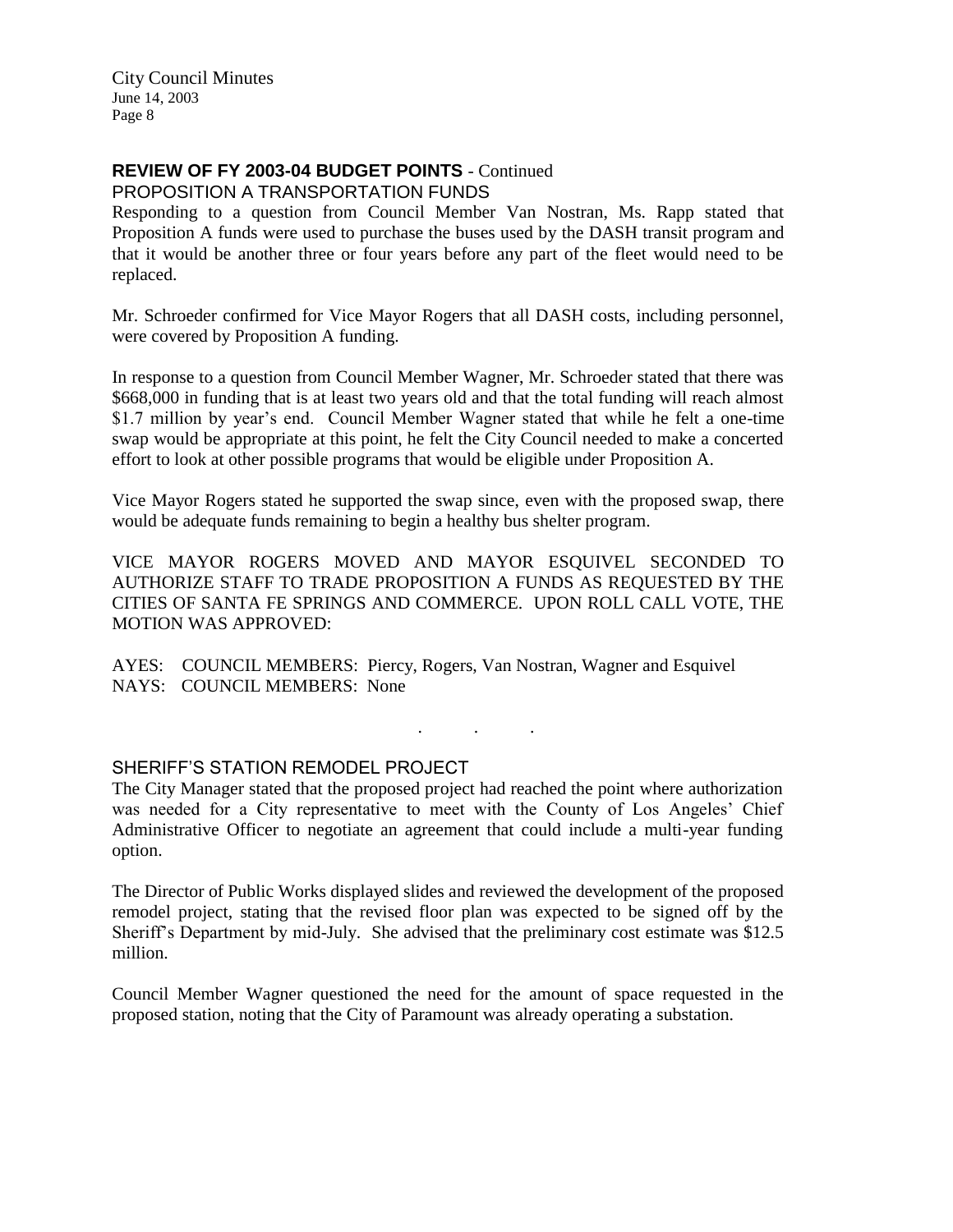## **REVIEW OF FY 2003-04 BUDGET POINTS** - Continued

SHERIFF'S STATION REMODEL PROJECT

Station Commander Dave Fender responded by stating that the additional space was not so much for additional personnel, as it was for additional functionality. He advised that the current station had not been built or remodeled at a time when technology played such an important role in law enforcement as it currently does and that there were other concerns, such as handicapped accessibility that needed to be addressed. He also noted that the station design was intended to provide services over the next twenty years.

The City Manager advised that an agreement could be structured with the County to include a calculated payment schedule that would be budgeted by the County each year.

COUNCIL MEMBER WAGNER MOVED AND COUNCIL MEMBER VAN NOSTRAN SECONDED TO AUTHORIZE THE CITY MANAGER TO NEGOTIATE WITH THE COUNTY OF LOS ANGELES CHIEF ADMINISTRATIVE OFFICER ON A LEASE AGREEMENT FOR THE LAKEWOOD SHERIFF'S STATION REMODELING AND NEW CONSTRUCTION PROJECT, INCLUDING A MULTI-YEAR FUNDING AGREEMENT. UPON ROLL CALL VOTE, THE MOTION WAS APPROVED:

AYES: COUNCIL MEMBERS: Piercy, Rogers, Van Nostran, Wagner and Esquivel NAYS: COUNCIL MEMBERS: None

#### FEES AND CHARGES – ANIMAL CONTROL SERVICES

The Director of Public Works displayed slides and stated that the City had been served by the Southeast Area Animal Control Authority since 1992. She reported that the cost of services had increased by 31 percent over the last five years and currently exceeded the revenues collected through licensing. She noted that license fees had not been adjusted since 1991. It was the recommendation of staff that in anticipation of the current animal control services agreement expiration in June of 2004, staff be authorized to initiate contract negotiations with the existing provider or seek the services of other providers if acceptable terms are not reached. Staff would present a proposal for adjusted license fees at the time the new contract was presented for approval.

. . .

COUNCIL MEMBER PIERCY MOVED AND COUNCIL MEMBER WAGNER SECONDED TO APPROVE STAFF'S RECOMMENDATION. UPON ROLL CALL VOTE, THE MOTION WAS APPROVED:

AYES: COUNCIL MEMBERS: Piercy, Rogers, Van Nostran, Wagner and Esquivel NAYS: COUNCIL MEMBERS: None

. . .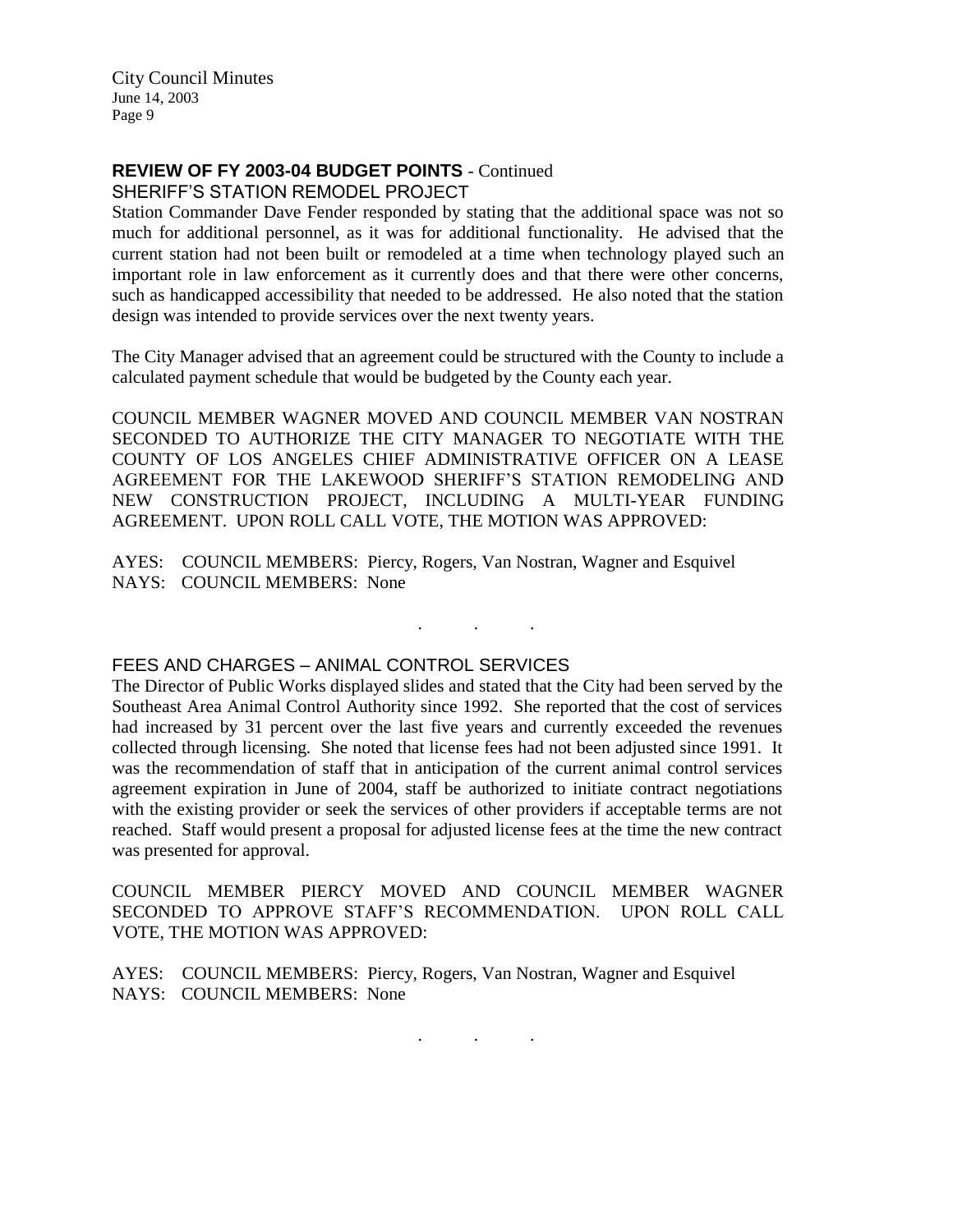## **REVIEW OF FY 2003-04 BUDGET POINTS** - Continued

FEES AND CHARGES – COMMUNITY DEVELOPMENT FEES

The Director of Community Development stated that although costs for building inspection services had increased 32 percent since FY 2000-01, and were anticipated to rise another 3.9 percent over the next fiscal year, there had been no increase in building permit fees since 1995. He advised that in recent years, some of the cost had been offset by several large commercial projects without which a negative balance would occur in FY 2003-04. Staff was proposing an increase to building, plan check, plumbing, electrical and mechanical fees of 7 to 9 percent.

COUNCIL MEMBER WAGNER MOVED AND COUNCIL MEMBER PIERCY SECONDED TO APPROVE STAFF'S INITIAL RECOMMENDATION OF A THREE PERCENT INCREASE TO BUILDING, PLAN CHECK, PLUMBING, ELECTRICAL AND MECHANICAL FEES.

Council Member Van Nostran determined from Mr. Ebner three percent would not be enough to fully offset the actual cost and that nine percent would be more appropriate. He stated that the program should not be allowed to lose money.

COUNCIL MEMBER VAN NOSTRAN MOVED AND VICE MAYOR ROGERS SECONDED TO AMEND THE INCREASE TO NINE PERCENT.

Council Member Wagner stated that while he could support the initial proposal for a three percent increase, he was not in favor of a larger increase.

COUNCIL MEMBER WAGNER AND COUNCIL MEMBER PIERCY AGREED TO WITHDRAW THEIR PREVIOUS MOTION.

UPON ROLL CALL VOTE, THE AMENDED MOTION WAS APPROVED:

AYES: COUNCIL MEMBERS: Piercy, Rogers, Van Nostran and Esquivel NAYS: COUNCIL MEMBERS: Wagner

### FEES AND CHARGES – ARCHIVING FEES

The Community Development Director reported that his department was in the process of converting their paper building plans to electronic format. It was proposed that for future projects, the cost of scanning and indexing be borne by the project applicant. It was the recommendation of staff that the City Council adopt a fee based upon the number of plan pages to be archived of \$.15 per page for letter-sized pages and \$1.85 per page for all larger pages.

. . .

COUNCIL MEMBER VAN NOSTRAN MOVED AND VICE MAYOR ROGERS SECONDED TO APPROVE STAFF'S RECOMMENDATION.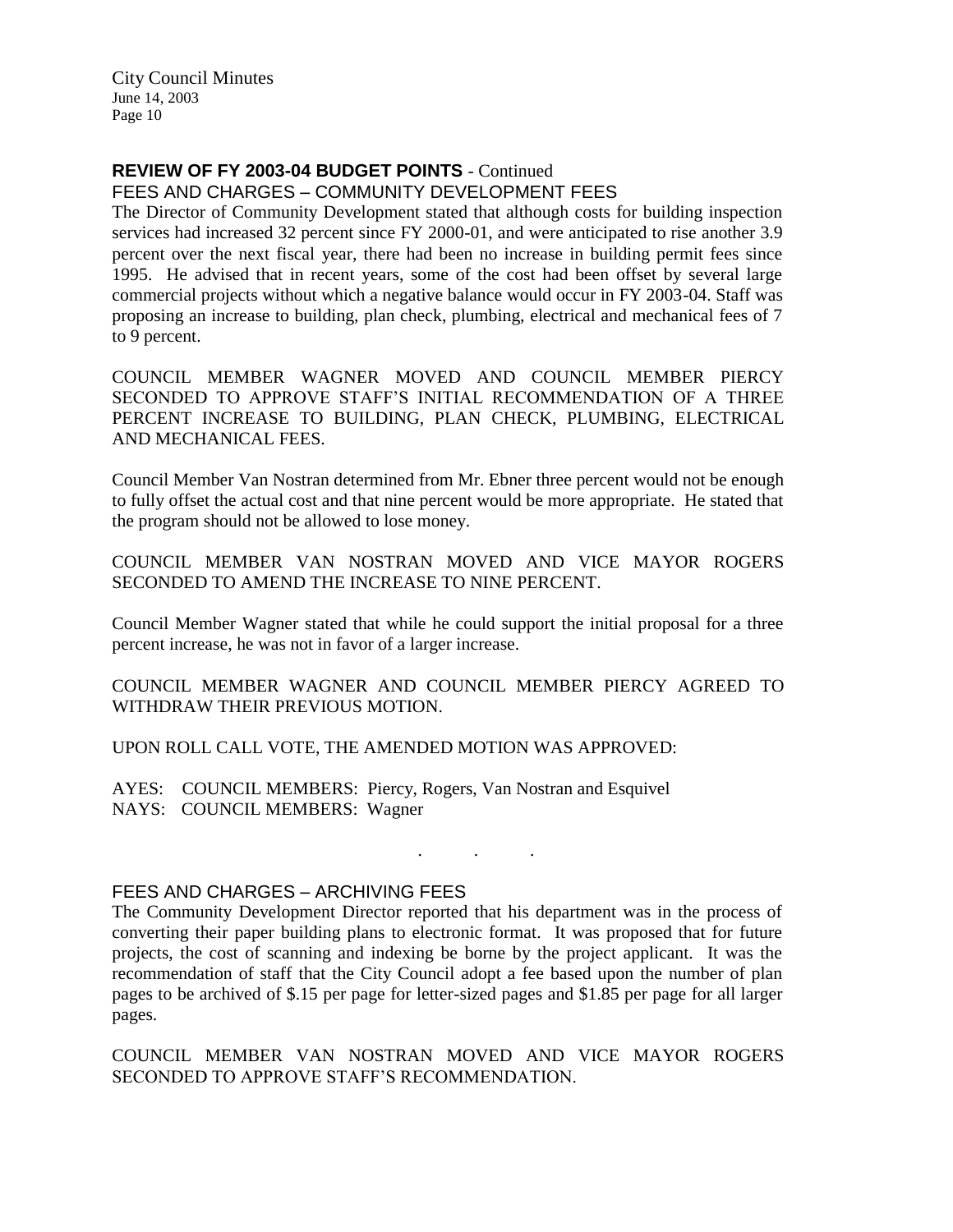**REVIEW OF FY 2003-04 BUDGET POINTS** - Continued FEES AND CHARGES – ARCHIVING FEES UPON ROLL CALL VOTE, THE MOTION WAS APPROVED:

AYES: COUNCIL MEMBERS: Piercy, Rogers, Van Nostran, Wagner and Esquivel NAYS: COUNCIL MEMBERS: None

#### FEES AND CHARGES – GENERAL PLAN FEES

The Community Development Director reported that legislation had recently been passed that would allow cities to collect a fee from building permit applicants to offset the costs of preparing and maintaining the General Plan and accompanying environmental documents. He noted that the General Plan's Master Environmental Impact Report had been used to greatly streamline the environmental review process, thereby providing cost savings to developers. It was the recommendation of staff that the City Council include a fee of 0.085% of the value of the construction as a General Plan fee.

. . .

COUNCIL MEMBER VAN NOSTRAN MOVED AND VICE MAYOR ROGERS SECONDED TO APPROVE STAFF'S RECOMMENDATION. UPON ROLL CALL VOTE, THE MOTION WAS APPROVED:

. . .

AYES: COUNCIL MEMBERS: Piercy, Rogers, Van Nostran, Wagner and Esquivel NAYS: COUNCIL MEMBERS: None

#### FEES AND CHARGES – REVIEW OF PARKING FINES

The Finance Director reported that parking-related fines had last been adjusted in June of 1993. Staff had recently completed a review of the fines and a survey of six surrounding cities for parking-related fine levels in an effort to be consistent with neighboring cities and to ensure that revenue generated covered the cost of the parking enforcement program. He noted that although revenues had exceeded expenditures, the expenditures did not include the cost of vehicle replacement. He also advised that any proposed changes to parking-related fines would require the approval of the Planning and Research Department of the Los Angeles County Court. It was the recommendation of staff that the City Council approve the proposed parking-related fine increases and direct staff to implement the increases upon approval by the Planning and Research Department of the Los Angeles County Court.

Council Member Van Nostran, noting the poor appearance caused by vehicles standing for sale upon the frontage roads of major streets, stated that to deter the on-street parking of vehicles for sale, the fine should be increased to \$50.

COUNCIL MEMBER VAN NOSTRAN MOVED AND COUNCIL MEMBER PIERCY SECONDED TO APPROVE THE PARKING-RELATED FINE INCREASES AS PROPOSED, EXCEPT FOR AN INCREASE IN THE VEHICLE FOR SALE FINE TO \$50. UPON ROLL CALL VOTE, THE MOTION WAS APPROVED:

AYES: COUNCIL MEMBERS: Piercy, Rogers, Van Nostran, Wagner and Esquivel NAYS: COUNCIL MEMBERS: None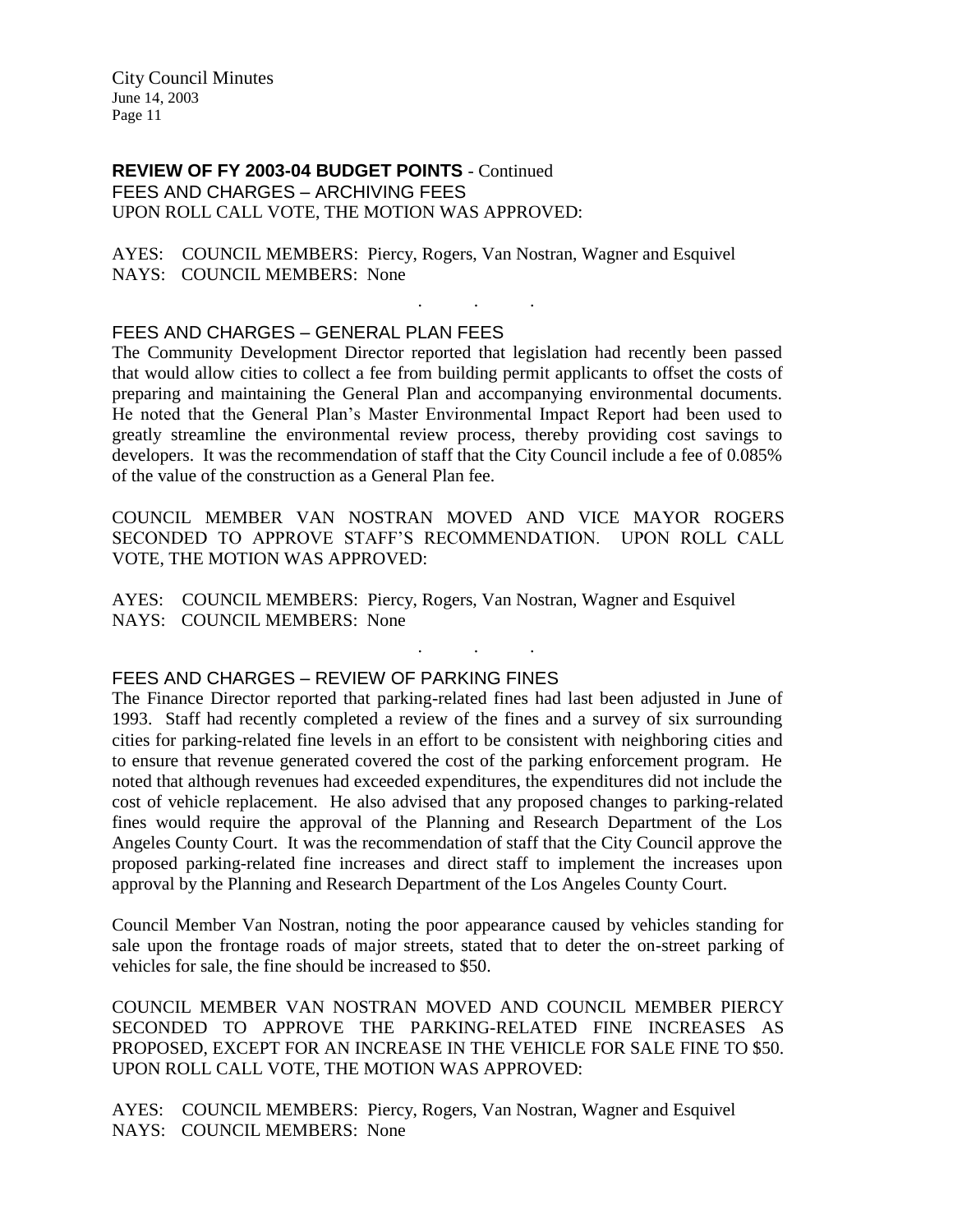# **REVIEW OF FY 2003-04 BUDGET POINTS** - Continued

SOLID WASTE MANAGEMENT – REFUSE CHARGES

The Director of Public Works displayed slides and provided background information on the City's Solid Waste Management Program. She reported that the City was currently in compliance, having achieved a 41 percent diversion rate in the year 2000 and being recognized with a "Good Faith Effort" designation by the California Integrated Waste Management Board (CIWMB). She reported that the key to the program's success was the careful balance between the refuse sent to the SERRF solid waste to energy facility in Long Beach and the amount sent to a Materials Recovery Facility (MRF). The balance required vigilant monitoring to maintain the appropriate levels to meet program requirements, while keeping program costs as low as possible. She reported that a Rate Stabilization Fund developed from SERRF rebates had been utilized to offset the higher cost of sending refuse to the MRF, however, since the rebates were accumulating at a slower rate than they were being expended, the fund would eventually be exhausted. It was the recommendation of the Solid Waste Committee that the City Council direct continuation of the existing solid waste programs, authorize the continued use of the rate stabilization fund and increase the rate for residential refuse collection by one dollar per month to \$13.98 per single-family residence.

Responding to questions from Council Member Van Nostran, Ms. Rapp stated that 42 percent of residential refuse was currently being diverted to the MRF, down from 43 to 44 percent last year. She stated that since the reporting statistics were not available until six months after the fact, much of the setting of the diversion rates was guesswork.

The City Manager stated that it was a very difficult job to hit the targeted diversion rates without going too far over and spending more than necessary.

Council Member Wagner expressed the concern that the CIWMB could revise the requirements and thus force the City to augment the existing program. Such a requirement could necessitate a rate increase in order to stay in compliance. He stated he felt the rate stabilization fund should continue to be used to offset the costs.

Council Member Van Nostran pointed out that should the CIWMB require the City to add a curbside program, the MRF would no longer be necessary and costs would need an all around adjustment. He expressed the concern that if an adjustment were necessary to water rates, since trash and water were billed together, it would cause a large jump on the bills received by residents.

Council Member Piercy stated that the Solid Waste Committee had carefully studied the impacts of the rate change and that should the CIWMB change the diversion requirements, internal adjustments could be made.

### COUNCIL MEMBER PIERCY MOVED AND VICE MAYOR ROGERS SECONDED TO APPROVE THE PROPOSED RESIDENTIAL RATE OF \$13.98 PER MONTH.

Mr. Schroeder advised that staff would prepare a resolution for approval by the City Council at its next meeting.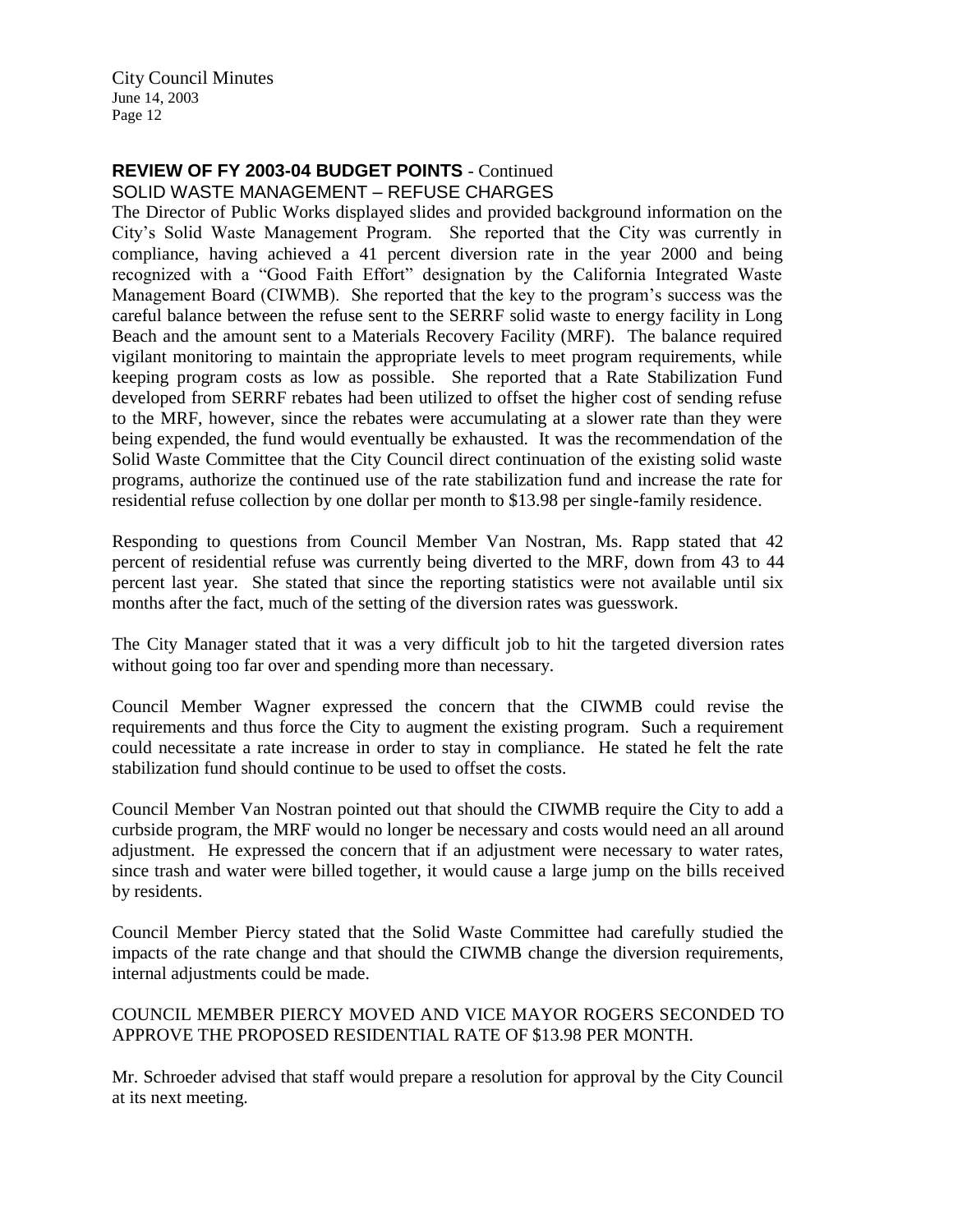# **REVIEW OF FY 2003-04 BUDGET POINTS** - Continued

SOLID WASTE MANAGEMENT – REFUSE CHARGES

Vice Mayor Rogers stated it was necessary to take a realistic look at rates to cover costs and that he agreed with an incremental approach to raising rates. He stated that it was good to use the rate stabilization fund to control rates, but the increase was needed to prevent the fund from being eroded more quickly than necessary.

Council Member Wagner stated the rate stabilization fund had been created for just this purpose and that the current refuse rates were workable. He expressed the concern that by changing the refuse rates at this point, it would impact the ability of the City Council to make appropriate adjustments to water rates when necessary.

Council Member Van Nostran stated he would prefer to see the rate be adjusted by only \$.50 per month, which would be easier for most people to accept.

UPON ROLL CALL VOTE, THE MOTION WAS APPROVED:

AYES: COUNCIL MEMBERS: Piercy, Rogers and Esquivel NAYS: COUNCIL MEMBERS: Van Nostran and Wagner

#### STREET SWEEPING

The Public Director displayed slides and stated that street sweeping services had been provided by the R. F. Dickson Company since 1966. She stated there had been a recent finding in one case by the State Department of Industrial Relations that the prevailing wage rates applied to a service contract for street sweeping. Since this would increase the hourly rate paid to drivers from \$16 per hour to \$52 per hour, R. F. Dickson had notified all of the cities it served that should the State impose prevailing wage rates on his company, contract adjustments would be necessary.

. . .

Responding to a question from Council Member Wagner, Ms. Rapp stated that R. F. Dickson served about 50 cities.

Council Member Wagner, noting that contracting rules, including prevailing wages, were applicable only to general law cities, stated that perhaps it was time to take a look at the advantages and disadvantages to becoming a charter city and requested that a study be done.

Council Member Van Nostran agreed that it was worth investigating.

. . .

. . .

**ORAL COMMUNICATIONS: None**